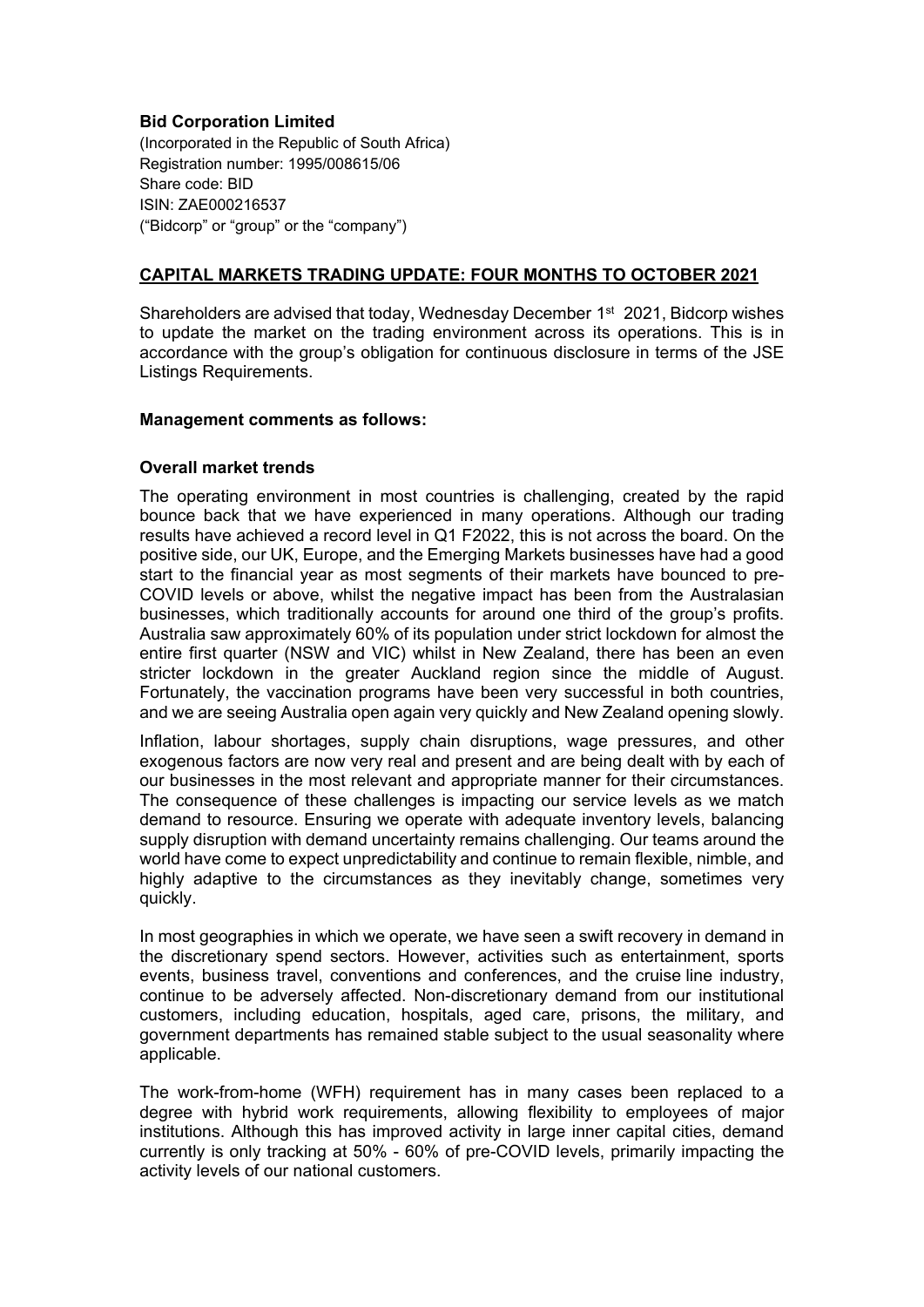We believe we have gained market share in the independent sector of the market against competitors who may not have the flexibility, resilience, and financial strength of Bidcorp. Our independent customer base has managed the reopening of their markets relatively well through their flexibility and adaptability. We have gained many new customers, the benefits of which haven't fully been reflected in trading performance.

### **Trading performance for the four months to end October 2021**

**F2021 – Constant currency revenue** 

Our F2022 trading has benefitted positively from a largely unrestricted Northern Hemisphere summer and negatively from COVID related lockdowns in parts of Asia and Australasia. Emerging Markets has performed well through the first four months of the financial year. In terms of HEPS, Q1 F2022 delivered a record performance compared to pre-COVID comparative periods reflecting an excellent recovery to the start of the financial year.

Sales progression by division and for the group, from the start of July 2021 to the last week of November 2021, as shown in the table below, reflects the sales trajectory of our operations compared to both F2020 (pre-COVID period) and F2021. From March 2021 onwards, comparatives of group and divisional sales to F2021 become less meaningful as they are COVID impacted.

| July to November vs F2021 and F2020 |                    |               |                                   |                                 |              |  |  |
|-------------------------------------|--------------------|---------------|-----------------------------------|---------------------------------|--------------|--|--|
| <b>MONTH</b>                        | <b>AUSTRALASIA</b> | <b>EUROPE</b> | <b>EMERGING</b><br><b>MARKETS</b> | <b>UNITED</b><br><b>KINGDOM</b> | <b>GROUP</b> |  |  |
| % OF F2020                          |                    |               |                                   |                                 |              |  |  |
| <b>JULY</b>                         | 98,9%              | 101,4%        | 99,4%                             | 90,4%                           | 97,8%        |  |  |
| <b>AUGUST</b>                       | 81,8%              | 104,5%        | 103,9%                            | 99,7%                           | 97,9%        |  |  |
| <b>SEPTEMBER</b>                    | 83,6%              | 102,7%        | 109,1%                            | 97,9%                           | 97,9%        |  |  |
| <b>OCTOBER</b>                      | 91,1%              | 101,4%        | 111,2%                            | 96,8%                           | 99,3%        |  |  |
| <b>NOVEMBER</b>                     | 98,0%              | 91,8%         | 114,4%                            | 98,2%                           | 99,0%        |  |  |
| % OF F2021                          |                    |               |                                   |                                 |              |  |  |
| <b>JULY</b>                         | 108,6%             | 118,9%        | 132,9%                            | 126,9%                          | 119,8%       |  |  |
| <b>AUGUST</b>                       | 94,9%              | 117,7%        | 132,6%                            | 130,0%                          | 116,9%       |  |  |
| <b>SEPTEMBER</b>                    | 91,8%              | 120,6%        | 120,6%                            | 135,7%                          | 116,7%       |  |  |
| <b>OCTOBER</b>                      | 98.0%              | 151,8%        | 124,9%                            | 146,1%                          | 129,9%       |  |  |
| <b>NOVEMBER</b>                     | 103.9%             | 179.4%        | 122,0%                            | 180,8%                          | 142,1%       |  |  |

#### **TABLE: Constant currency sales by division and group per month from July 2021 to the last week in November 2021 compared to F2020 and F2021:**

Please note that monthly percentages should be viewed as a sales trend rather than absolute numbers.

- **Australasia (AUS)** Demand has been negatively impacted by lockdowns at varying times in Australia from early July 2021 and in New Zealand from mid-August 2021.
- **Europe (EUR)** Sales have held up very well through the Northern Hemisphere summer both compared to F2020 and F2021 benefitting from both local staycations and some international tourism.
- **United Kingdom (UK)** Wholesale sales (approximately 90% of the total division) have held up extremely well and are tracking slightly ahead of both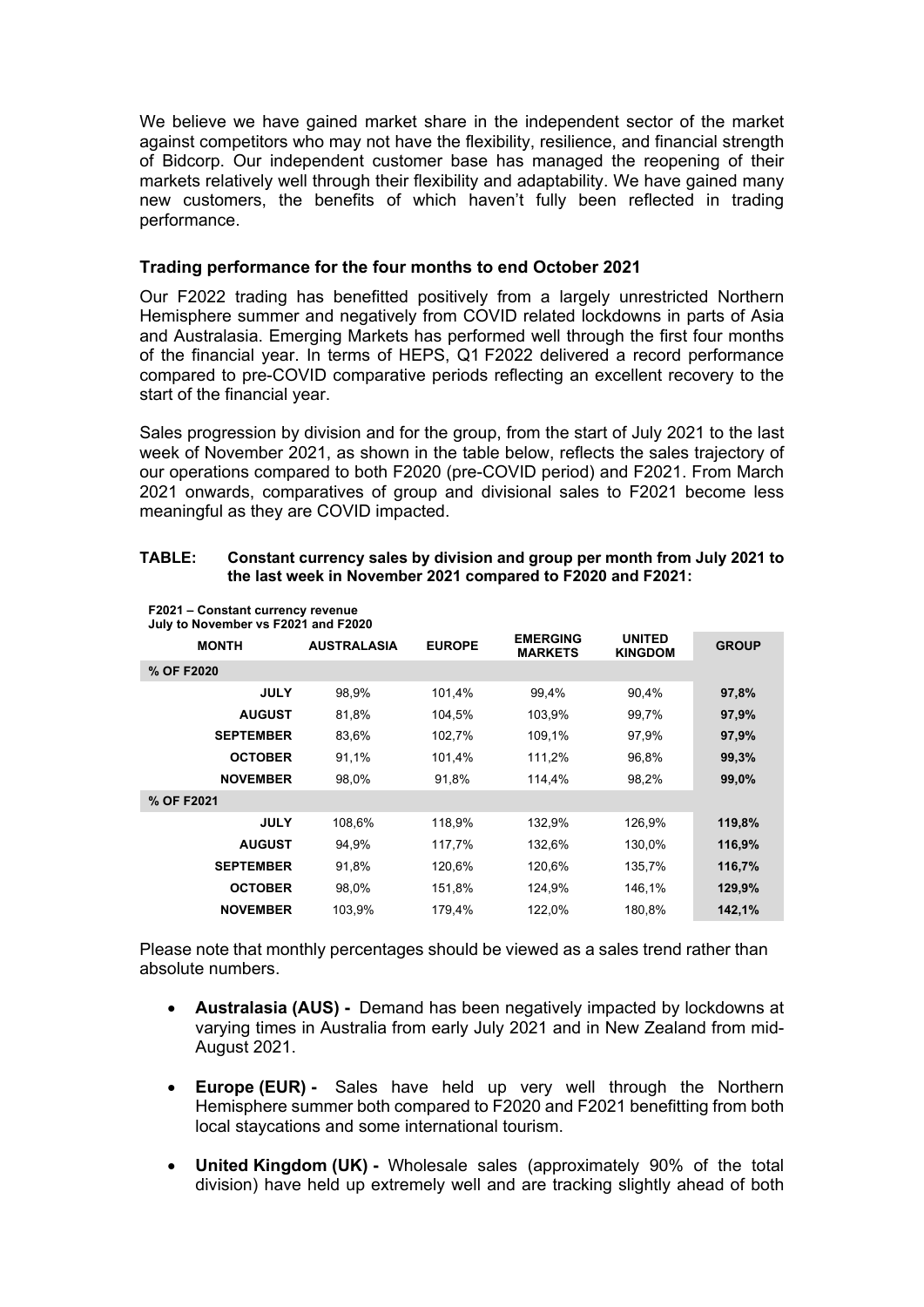F2020 and F2021. Fresh, a business that was scaled back and restructured at the commencement of the COVID pandemic, is tracking at approximately 72% of those sales achieved in F2020.

 **Emerging Markets (EM) -** Our EM region has performed well, outstripping sales in both F2020 and F2021. All businesses continue to report strong growth, notably in Brazil, Chile, Middle East, and Turkey where our current activity levels are significantly larger than they were pre-COVID.

Currency volatility has negatively impacted our rand-translated results; however this impact is diminishing with the current rand weakness. Year-to-date currency movements for the four months to the end of October 2021 are shown below:

|           | F2022<br><b>Average FX rate</b> | F2021<br><b>Average FX rate</b> | $%$ change |
|-----------|---------------------------------|---------------------------------|------------|
| AUD: ZAR  | 10,81                           | 11,98                           | $-9.8%$    |
| EUR : ZAR | 17.24                           | 19.66                           | -12.3%     |
| GBP: ZAR  | 20,21                           | 21,71                           | $-6.9%$    |

Group gross profit percentage for the period to October 2021 has held up well, slightly above both F2020 and F2019. We are benefitting from our strategic mix of smaller independent customers, as well as reasonably buoyant trading.

Most businesses are experiencing labour shortages, having gone from using furlough schemes and a surplus workforce, to no government assistance schemes and a shortage of suitably skilled personnel. Our decisions previously to access various government wage assistance schemes in jurisdictions where we were eligible to do so, in order to retain the 'muscle' in the respective business, has proven fortuitous in this recovery phase.

Our operating costs as a percentage of net revenue ("cost of doing business") through to October 2021 has declined to 19,3%, lower than F2021; however elevated compared to the F2020 level of 18,8%. Constant currency operating expenditure (opex) increased by 18,4% compared to a constant currency revenue increase of 20,8% for the 4-month period to October 2021. We have achieved some operating leverage however this is quickly being dissipated by cost-push inflation, driven by the following trends:

- supply chain disruptions not only restricted to food products but across the supply of many inputs such as refrigeration equipment, delivery vehicles, and forklifts. New construction projects are inevitably being delayed and accordingly becoming more expensive; delivery vehicles lead times have increased from a normal 6-9 months' lead time to 12-15 months, also at higher costs;
- higher staff costs due to the lack of suitable employees (mainly warehouse workers and drivers) and aggravated by restrictions on movement of people, as mostly evident in the UK and Europe, but also in most other markets; and
- rapidly rising energy and fuel costs.

Fortunately for the group, there is relatively neutral pressure on margins as we are generally able to pass cost increases through although the timing is not always matched. Bidcorp is a reliable supplier with a broad range of products at competitive prices in this stronger market.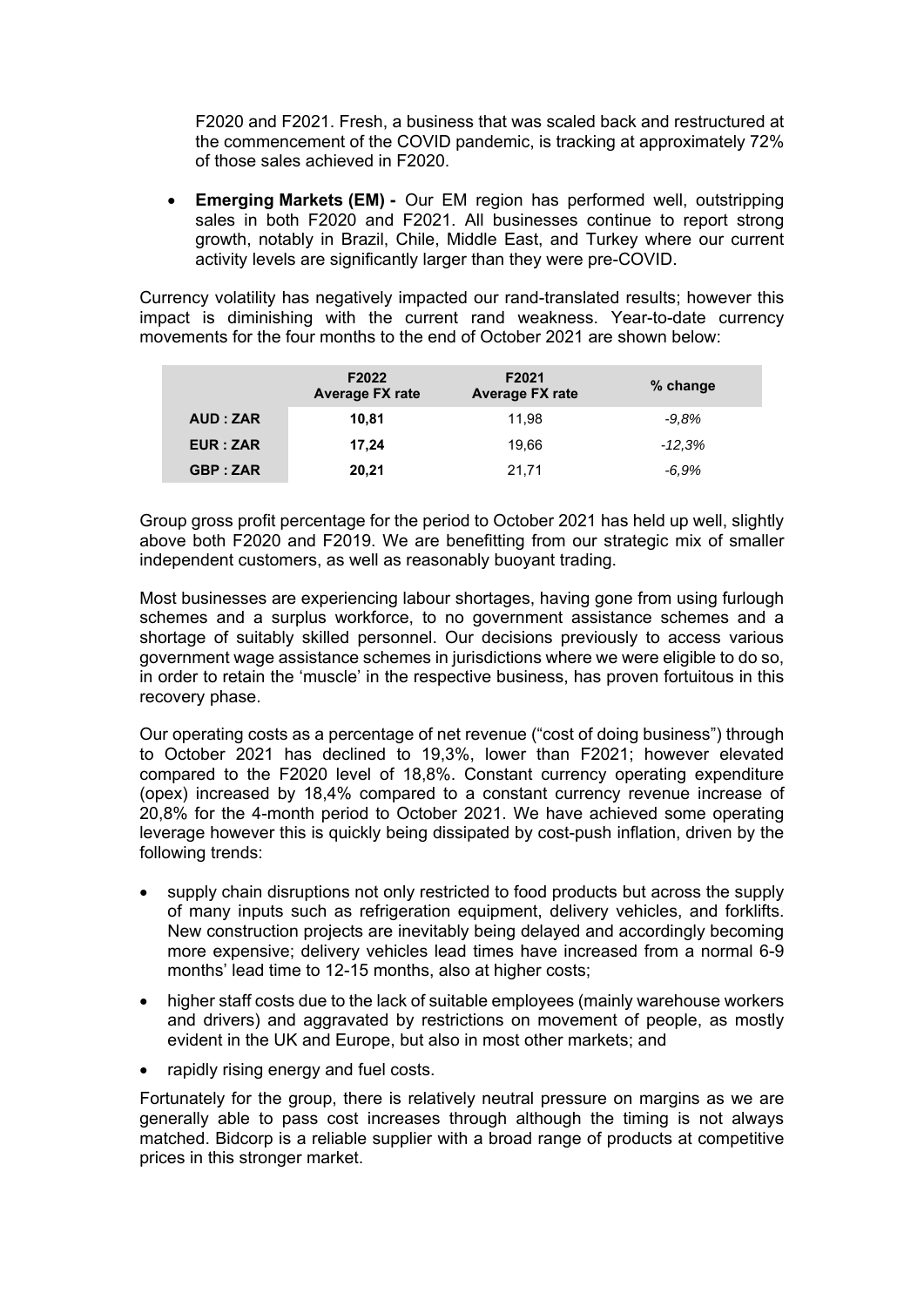For the period to October 2021, the group made a pleasing EBITDA (Earnings Before Interest, Tax, Depreciation and Amortisation) equivalent to 5,7% of net revenue, higher than for the period to October 2021 of 4,9%, and broadly comparable to EBITDA for F2020 of 5,9%.

Constant currency non-IFRS 16 finance charges to October 2021 are 13,7% lower than the period to October 2020, benefitting from lower comparative levels of gearing and lower interest rates.

Average working capital days to October 2021 are 5 days versus 6 days in F2021. As expected, there has been an absorption of working capital as markets have "normalised". Traditionally Bidcorp absorbs working capital in its first half of the financial year and generates into the second half. The working capital % of net revenue (WAR%) has increased from 3,5% in October 2020 to 4,4% in October 2021. Normal levels of WAR% are between 4,0% and 5,0% of net revenue. Our inventories are in good condition, customers are honouring their payment terms and our payables terms are back to normal. We are heading into the traditionally higher trading Christmas period, for which there is a required inventory buildup.

Free cash flow (excluding dividends but after operating cashflows, working capital and capex) for the 4-month period to October 2021 amounted to an outflow of R1,7 billion, the major portion being the absorption of working capital. A dividend payment to shareholders of R1,3 billion was paid in October 2021.

## **Liquidity**

Our priority over the past 18 months has been to ensure that our operations have had sufficient liquidity for their respective requirements. Going forward, we believe the group has sufficient liquidity for the ongoing recovery and are managing our headroom to improve efficiency and preserve costs. A €300 million 3-year revolving credit facility (RCF) was finalised in September 2021 to provide further capacity for growth. The group and its subsidiaries have as at October 31 2021, total headroom available, including uncommitted facilities and cash and cash equivalents, of R18,1 billion (£869,5 million).

## **Debt covenants**

The group's debt covenants sit at 2,5x net debt to EBITDA, and interest cover ratio of EBITDA to net consolidated finance costs (excluding the effects of IFRS 16) of not less than 5x. As at October 2021, the group remains well within these ranges.

#### **Update on under-performing businesses**

Our businesses in Spain, Germany, and Fresh UK have all delivered profitable results to October 2021. They are stable and although the financial numbers don't yet show their potential levels of profitability, they are well on track to recovery.

## **Update on Miumi fraud**

As regards the fraud in the Miumi division of our Angliss Greater China business as extensively detailed previously, we remain satisfied that we have fully accounted for the total financial impact of this fraud as at June 30 2021. Forensic investigations are ongoing into this complex fraud, and we continue to piece together the evidence that proves the collusion between our former management, external service providers, and third parties. Criminal and civil proceedings against various parties in both Hong Kong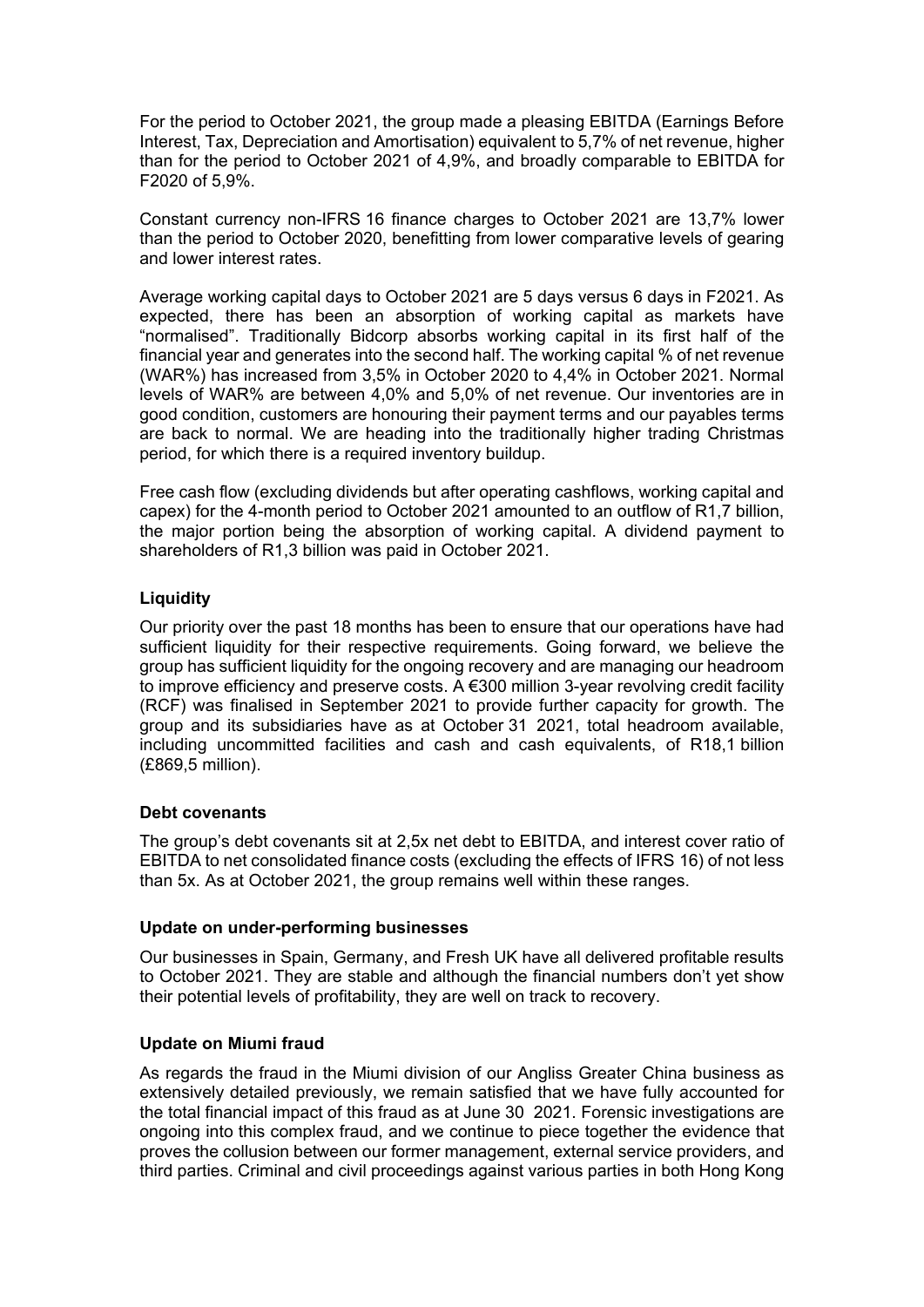and China are ongoing, to which we are bound by confidentiality undertakings and cannot provide further detail at this stage. We remain hopeful of recoveries in the future, none of which have been accounted for to date. The new management team in the Miumi business has scaled back the activities and is now operating at anticipated levels. We have appointed a new CFO for our Angliss Greater China business who started in October 2021.

## **Employees**

The health and well-being of our employees continues to be a top priority in the current difficult operating environment. These conditions are proving very difficult and stressful for our teams, particularly labour shortages in the context of strong sales demand. We are very aware of this challenge and are ensuring our people are getting the appropriate support through this. Our focus remains on making sure our businesses are sustainable for the long term. We are extremely proud of our teams' great achievements in every jurisdiction we operate in, and how well they continue to adapt to the ever-changing landscape.

Our customer base remains more affected than most, whereby any form of lockdown and social restrictions inevitably results in hospitality closures. We continue to work with our partners, including customers and suppliers, in navigating this ongoing crisis in order to keep moving forward.

### **Strategic challenges and opportunities**

Forecasting remains difficult as it is not possible to confidently predict sustained activity levels while governments' responses to current conditions remain unpredictable and inconsistent. Bidcorp's focus is to operate in accordance with activity levels anticipated from country to country. We remain confident that the combination of our teams and business model are well equipped to deal with each country's 'new normal', whatever that maybe.

We have not seen evidence of any long-term fundamental shift in consumer behavior negatively impacting eating-away-from-home where activity levels have recovered and where confidence has returned. The consumer appears to be in reasonable shape worldwide and this is benefitting our target market, namely the small to mid-size independent customer.

Our businesses in the UK and Europe are likely to see the impacts of the emerging fourth-wave of the pandemic through the Northern Hemisphere winter, however the impact thereof will be determined by effectiveness of immunisations and the extent of restrictions imposed. Australasia is starting to emerge from its recent lockdowns, with Australia on a much quicker recovery trajectory than New Zealand. Asia is performing well and most Emerging Markets businesses should continue to perform well, depending on potential further disruptions from new COVID-waves and variants.

Supply chain disruptions related to imported products are impacting those businesses most reliant thereon, notably Angliss Greater China and the Middle East. For the rest of our businesses, much of our product range is procured reasonably locally and although there may be an element of disruption, this is having a relatively minor impact on these businesses.

Our ecommerce and digital strategy remains a key enabler of competitive advantage, as our bespoke technology solutions continues to lead innovation in the HORECA sector. Our digital transformation journey has accelerated through this crisis, and we